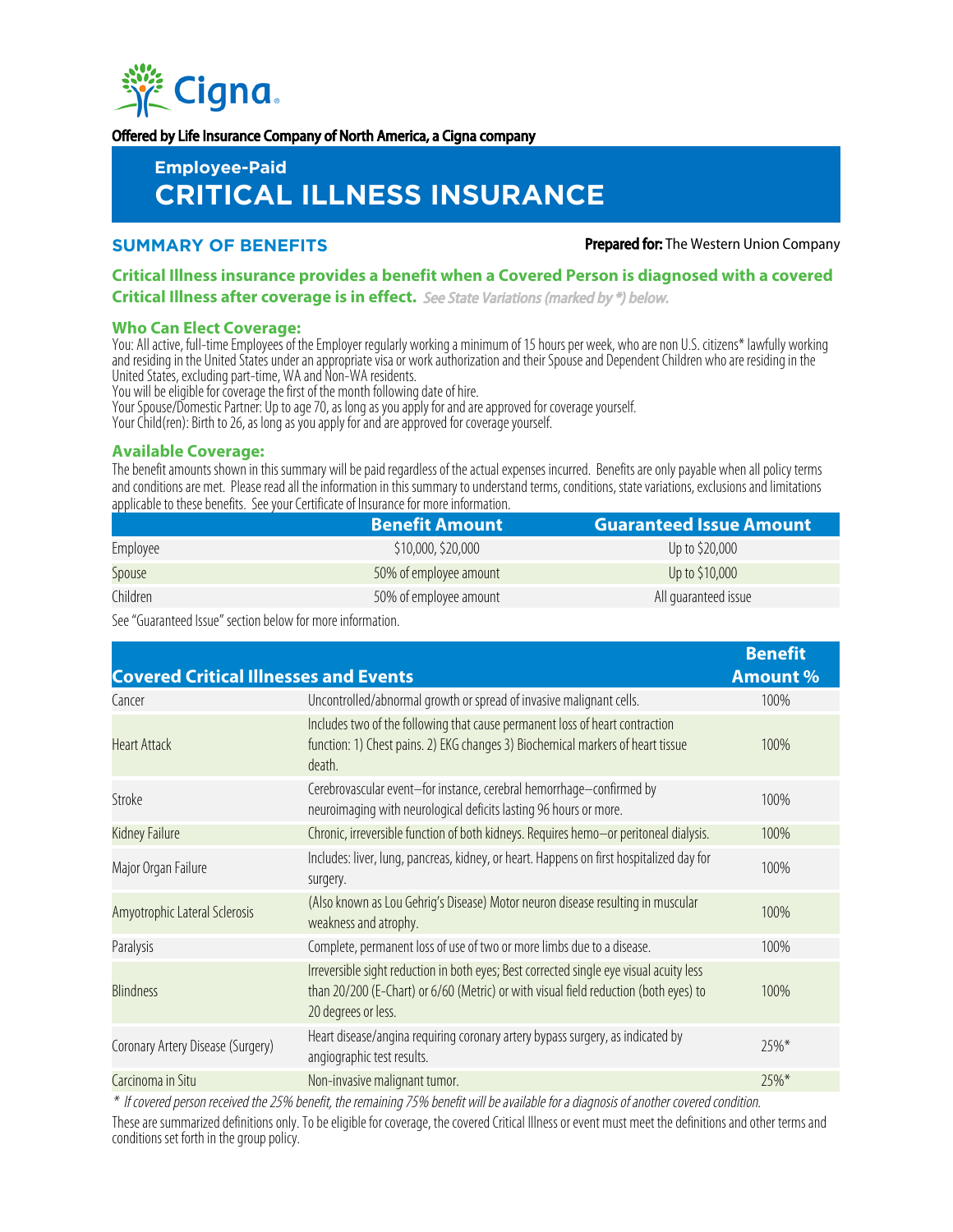## **Additional Benefits**

Health Screening Benefit

Examples include (but are not limited to) mammography, bone marrow testing, pap smear (for women over age 18), breast ultrasound, colonoscopy, and certain blood tests. \$50

# **Per Paycheck Cost of Coverage:**

| <b>Benefit Amount: \$10,000</b> |  |
|---------------------------------|--|
|---------------------------------|--|

| <b>Employee</b> |             | Employee + Spouse |             | Employee + Children |             | Employee + Family |             |          |
|-----------------|-------------|-------------------|-------------|---------------------|-------------|-------------------|-------------|----------|
| (EE)            |             | (EE+SP)           |             | $(EE+CH)$           |             | $(EE+F)$          |             |          |
| Age             | Non-Tobacco | Tobacco           | Non-Tobacco | Tobacco             | Non-Tobacco | <b>Tobacco</b>    | Non-Tobacco | Tobacco  |
| $<$ 25          | \$1.89      | \$2.20            | \$3.33      | \$3.83              | \$2.05      | \$2.36            | \$3.50      | \$3.99   |
| 25 to 29        | \$2.11      | \$2.67            | \$3.68      | \$4.57              | \$2.28      | \$2.84            | \$3.85      | \$4.73   |
| 30 to 34        | \$2.66      | \$3.74            | \$4.53      | \$6.21              | \$2.83      | \$3.90            | \$4.69      | \$6.38\$ |
| 35 to 39        | \$3.46      | \$5.65            | \$5.92      | \$9.44              | \$3.63      | \$5.81            | \$6.09      | \$9.61   |
| 40 to 44        | \$4.41      | \$7.69            | \$7.43      | \$12.70             | \$4.58      | \$7.86            | \$7.60      | \$12.86  |
| 45 to 49        | \$6.33      | \$12.02           | \$10.45     | \$19.51             | \$6.49      | \$12.18           | \$10.62     | \$19.67  |
| 50 to 54        | \$9.18      | \$17.40           | \$14.80     | \$27.84             | \$9.34      | \$17.57           | \$14.97     | \$28.01  |
| 55 to 59        | \$12.65     | \$23.80           | \$20.29     | \$37.85             | \$12.82     | \$23.97           | \$20.45     | \$38.01  |
| 60 to 64        | \$16.81     | \$30.30           | \$26.63     | \$47.79             | \$16.98     | \$30.46           | \$26.80     | \$47.96  |
| 65 to 69        | \$20.10     | \$34.67           | \$32.33     | \$55.02             | \$20.26     | \$34.83           | \$32.50     | \$55.19  |
| 70 to 74        | \$28.59     | \$46.12           | \$45.18     | \$72.97             | \$28.75     | \$46.28           | \$45.35     | \$73.14  |
| 75 to 79        | \$35.45     | \$54.11           | \$58.59     | \$86.86             | \$35.61     | \$54.27           | \$58.75     | \$87.02  |
| 80 to 84        | \$42.88     | \$65.72           | \$70.97     | \$105.19            | \$43.05     | \$65.88           | \$71.13     | \$105.36 |
| 85 to 89        | \$60.39     | \$74.93           | \$99.51     | \$121.95            | \$60.56     | \$75.10           | \$99.68     | \$122.11 |
| 90 to 94        | \$60.39     | \$74.93           | \$99.51     | \$121.95            | \$60.56     | \$75.10           | \$99.68     | \$122.11 |
| $95+$           | \$60.39     | \$74.93           | \$99.51     | \$121.95            | \$60.56     | \$75.10           | \$99.68     | \$122.11 |

## **Benefit Amount: \$20,000**

| <b>Employee</b><br>(EE) |             | $Employee + Spouse$<br>(EE+SP) |             | Employee + Children<br>(EE+CH) |             | Employee + Family<br>$(EE+F)$ |             |                |
|-------------------------|-------------|--------------------------------|-------------|--------------------------------|-------------|-------------------------------|-------------|----------------|
| Age                     | Non-Tobacco | <b>Tobacco</b>                 | Non-Tobacco | Tobacco                        | Non-Tobacco | Tobacco                       | Non-Tobacco | <b>Tobacco</b> |
| $<$ 25                  | \$2.89      | \$3.50                         | \$4.89      | \$5.88                         | \$3.18      | \$3.79                        | \$5.18      | \$6.17         |
| 25 to 29                | \$3.34      | \$4.46                         | \$5.59      | \$7.36                         | \$3.63      | \$4.75                        | \$5.88      | \$7.65         |
| 30 to 34                | \$4.44      | \$6.59                         | \$7.28      | \$10.65                        | \$4.73      | \$6.88                        | \$7.57      | \$10.94        |
| 35 to 39                | \$6.03      | \$10.40                        | \$10.07     | \$17.11                        | \$6.32      | \$10.69                       | \$10.36     | \$17.40        |
| 40 to 44                | \$7.94      | \$14.50                        | \$13.09     | \$23.62                        | \$8.23      | \$14.79                       | \$13.38     | \$23.91        |
| 45 to 49                | \$11.77     | \$23.15                        | \$19.13     | \$37.24                        | \$12.06     | \$23.44                       | \$19.42     | \$37.53        |
| 50 to 54                | \$17.47     | \$33.92                        | \$27.83     | \$53.91                        | \$17.76     | \$34.21                       | \$28.12     | \$54.20        |
| 55 to 59                | \$24.42     | \$46.71                        | \$38.80     | \$73.92                        | \$24.71     | \$47.00                       | \$39.09     | \$74.22        |
| 60 to 64                | \$32.74     | \$59.70                        | \$51.49     | \$93.81                        | \$33.03     | \$60.00                       | \$51.78     | \$94.10        |
| 65 to 69                | \$39.30     | \$68.44                        | \$62.89     | \$108.27                       | \$39.59     | \$68.73                       | \$63.18     | \$108.56       |
| 70 to 74                | \$56.29     | \$91.35                        | \$88.59     | \$144.18                       | \$56.58     | \$91.64                       | \$88.88     | \$144.47       |
| 75 to 79                | \$70.00     | \$107.33                       | \$115.40    | \$171.95                       | \$70.29     | \$107.62                      | \$115.69    | \$172.24       |
| 80 to 84                | \$84.87     | \$130.55                       | \$140.16    | \$208.61                       | \$85.16     | \$130.84                      | \$140.45    | \$208.90       |
| 85 to 89                | \$119.90    | \$148.97                       | \$197.25    | \$242.12                       | \$120.19    | \$149.26                      | \$197.54    | \$242.41       |
| 90 to 94                | \$119.90    | \$148.97                       | \$197.25    | \$242.12                       | \$120.19    | \$149.26                      | \$197.54    | \$242.41       |
| $95+$                   | \$119.90    | \$148.97                       | \$197.25    | \$242.12                       | \$120.19    | \$149.26                      | \$197.54    | \$242.41       |

Costs are subject to change. Actual per pay period premiums may differ slightly due to rounding.

The policy's rate structure is based on attained age, which means the premium can increase due to the increase in your age.

## **Important Policy Provisions and Definitions:**

Benefit Waiting Period: 30 days from effective date. Unless otherwise stated, no benefits will be paid for a covered critical illness that occurs during this Benefit Waiting Period.

Covered Person: An eligible person who is enrolled for coverage under the Policy.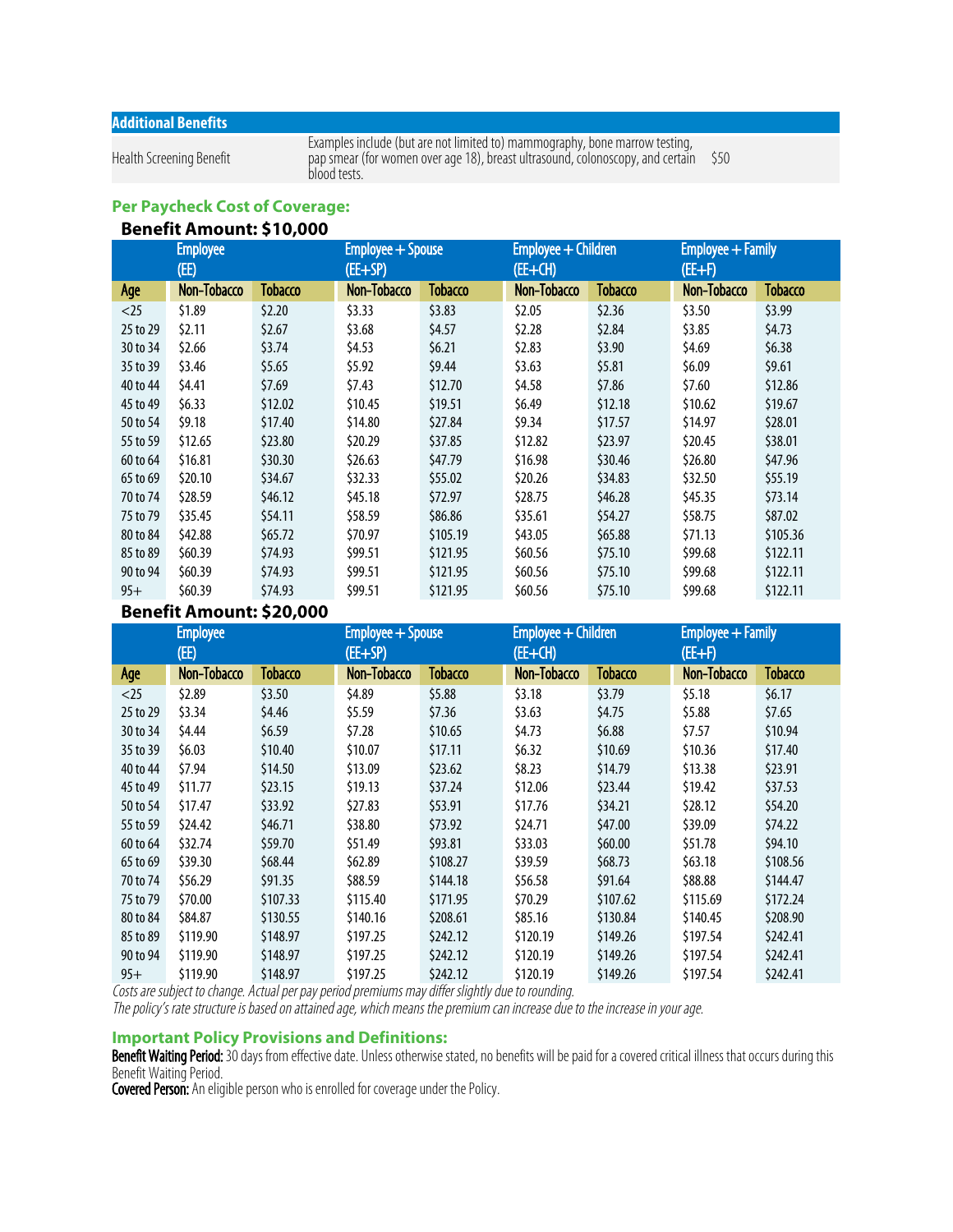## **Important Definitions and Policy Provisions — continued**

Covered Loss: A loss that is specified in the Policy in the Schedule of Benefits section and suffered by the Covered Person within the applicable time period described in the Policy.

When your coverage begins: Coverage begins on the later of the program's effective date, the date you become eligible, the date we or your employer receive your completed enrollment form, the date you authorize any necessary payroll deductions, or if evidence of insurability is required, after we have approved you (or your dependent) for coverage in writing. Your coverage will not begin unless you are actively at work on the effective date. Coverage for all Covered Persons will not begin on the effective date if the Covered Person is confined to a hospital, facility or at home, disabled or receiving disability benefits or unable to perform activities of daily living.

When your coverage ends: Coverage ends on the earliest of the date you and your dependents are no longer eligible, the date the group policy is no longer in force, or the date for the last period for which required premiums are paid. For your dependent, coverage also ends when your coverage ends, when their premiums are not paid or when they are no longer eligible. (Under certain circumstances, your coverage may be continued. Be sure to read the provisions in your Certificate about when coverage may continue.)

30 Day Right To Examine Certificate: If a Covered Person is not satisfied with the Certificate of Insurance for any reason, it may be returned to us within 30 days after receipt. We will return any premium that has been paid and the Certificate will be void as if it had never been issued.

## **Benefit Reductions, Common Exclusions and Limitations:**

Benefit Limits: No more than 100% of the Benefit Amount will ever be paid per Covered Person (unless Additional Critical Illness Benefit or Recurrence coverage is also provided).

Pre-Existing Condition Limitation:\* In addition to any benefit-specific limitations, we will not pay benefits for a covered Critical Illness caused or contributed to by, or resulting from, a Pre-existing Condition. The term ''Pre-existing Condition'' means any sickness or injury for which an Covered Person received medical treatment, advice, care or services including diagnostic measures, took prescribed drugs or medicines or for which a reasonable person would have consulted a Physician within 12 months before the Covered Person's most recent effective date of insurance, and the most recent effective date of any added or increased amount of insurance.

The Pre-Existing Condition Limitation will apply to any added benefits or increases in benefits. This Limitation will not apply to a covered Critical Illness for which the date of diagnosis occurs after the Covered Person is insured under this Policy for at least 12 months after the Covered Person's most recent effective date of insurance, and effective date of any added or increased amount of insurance.

Common Exclusions: In addition to any benefit-specific exclusions, benefits will not be paid for any covered Critical Illness that is caused directly or indirectly, in whole or in part by any of the following: • intentionally self-inflicted Injury, suicide or any attempt thereat while sane or insane; • commission or attempt to commit a felony or an assault; • declared or undeclared war or act of war; • a covered Critical Illness that results from active duty service in the military, naval or air force of any country or international organization(upon our receipt of proof of service, we will refund any premium paid for this time; Reserve or National Guard active duty training is not excluded unless it extends beyond 31 days); • voluntary ingestion of any narcotic, drug, poison, gas or fumes, unless prescribed or taken under the direction of a Physician and taken in accordance with the prescribed dosage; • operating any type of vehicle while under the influence of alcohol or any drug, narcotic or other intoxicant (''Under the influence of alcohol'', for purposes of this exclusion, means intoxicated, as defined by the law of the state in which the Covered Loss occurred).

## **Specific Benefit Exclusions and Limitations:**

The date of diagnosis must occur while coverage is in force and the condition definition must be satisfied.

- Cancer: **Excludes**: skin cancers, unless metastatic disease develops or recurrence or metastasis of previously diagnosed cancers if Covered Person prior to being diagnosed while coverage is in force, has not gone 60 months of being treatment free.
- **Stroke:** Excludes: TIAs, brain injury from trauma/hypoxia/anoxia or hypotension, or eye and ear diseases/disorders.
- Major Organ Failure: Limit: one benefit for multi-organ transplants.
- Coronary Artery Disease (Surgery): Excludes: angioplasty, stent implants, or related procedures. Limit: paid once per lifetime per Covered Person.
- Garcinoma in Situ: Excludes: skin cancers (basal/squamous cell carcinoma or melanoma / melanoma in situ). Limit: paid once per lifetime per Covered Person.
- $\bullet$  Health Screening Benefit: Limit: 1 health screening per year per Covered Person. The Benefit Waiting Period is 30 days following the effective date of the Health Screening Benefit rider, during which time no benefits will be paid.

#### **Guaranteed Issue:**

If you are a new hire you are not required to provide proof of good health if you enroll during your employer's eligibility waiting period and you choose an amount of coverage up to and including the Guaranteed Issue Amount. If you apply for an amount of coverage greater than the Guaranteed Issue Amount, coverage in excess of the Guaranteed Issue Amount will not be issued until the insurance company approves acceptable proof of good health. Guaranteed Issue coverage may be available at other specified periods of time. Your employer will notify you when these periods of time are available. Pre-existing condition limitations may apply. Your Spouse must be age 18 or older to apply if evidence of insurability is required.